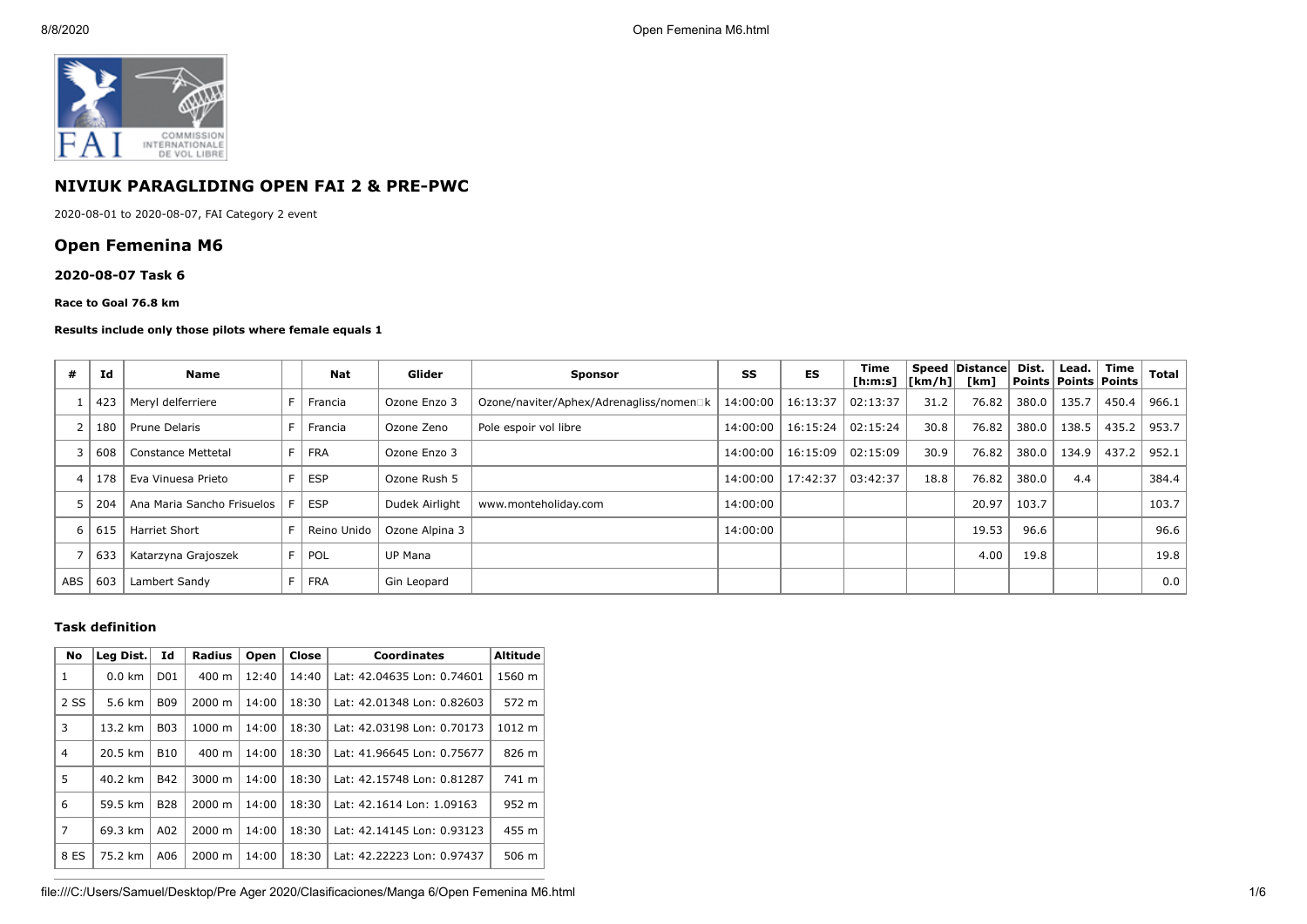8/8/2020 Open Femenina M6.html

|   | No Leg Dist. Id   Radius   Open   Close |  |  | <b>Coordinates</b>                                                                                                         | Altitude |
|---|-----------------------------------------|--|--|----------------------------------------------------------------------------------------------------------------------------|----------|
| 9 |                                         |  |  | $\frac{1}{26.8}$ km $\vert$ A06 $\vert$ 400 m $\vert$ 14:00 $\vert$ 18:30 $\vert$ Lat: 42.22223 Lon: 0.97437 $\vert$ 506 m |          |

## **Notes**

| Ιd | Name                          | Note |  |  |
|----|-------------------------------|------|--|--|
|    | 603   Lambert Sandy   Ausente |      |  |  |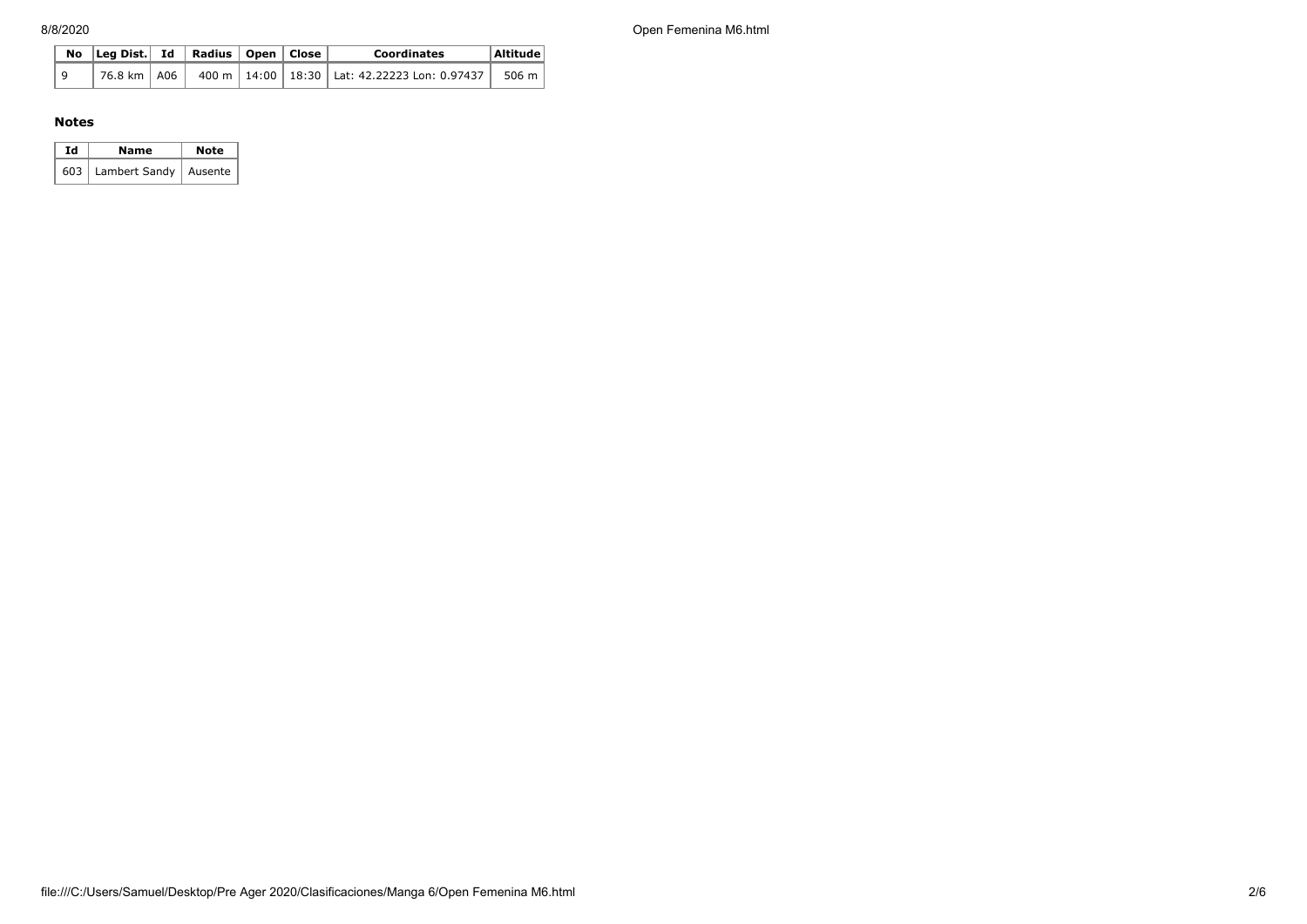8/8/2020 Open Femenina M6.html

**Pilots not yet processed (NYP)**

**Id Name**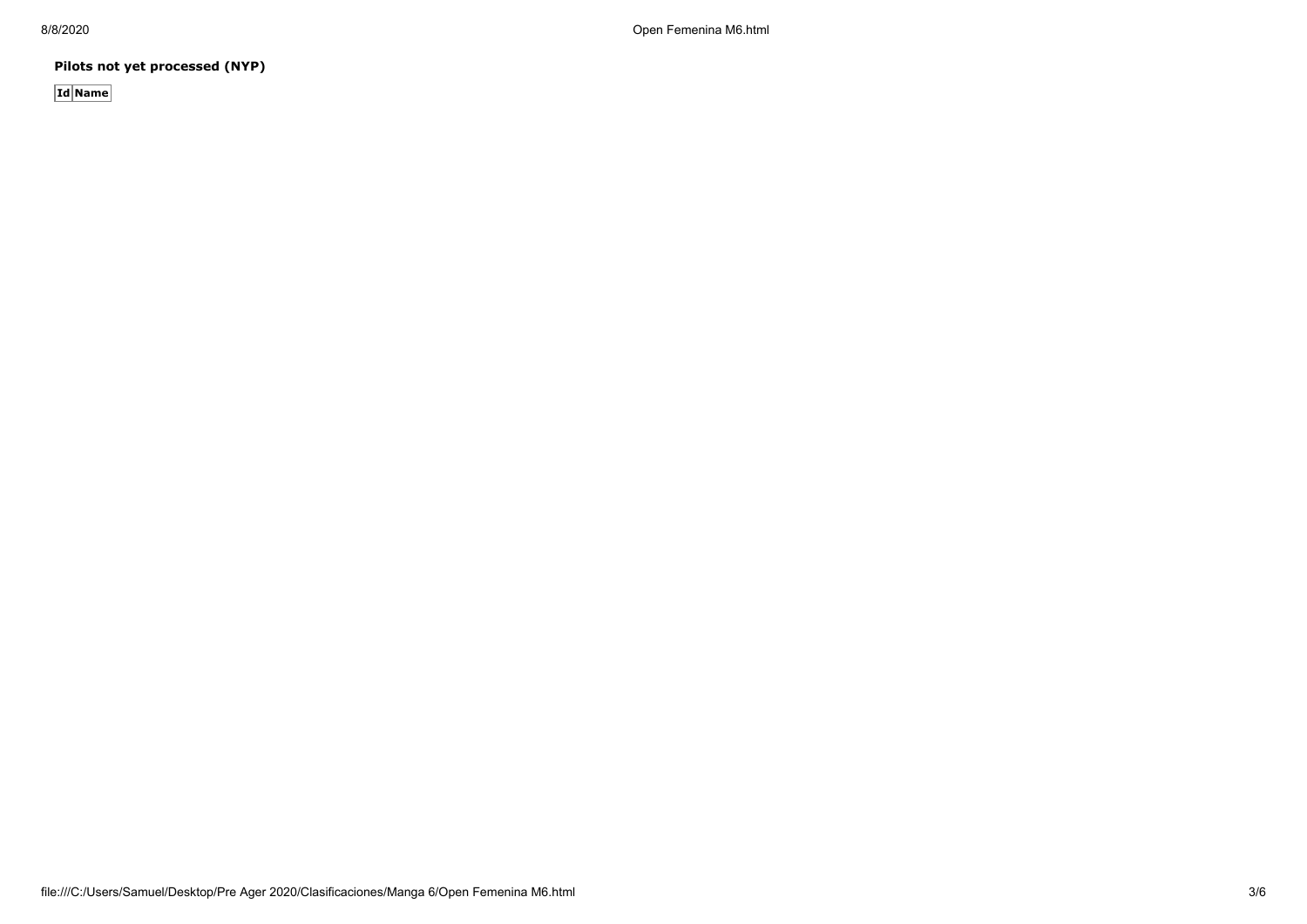# **Task statistics**

| param                           | value                     |
|---------------------------------|---------------------------|
| ss_distance                     | 69.574                    |
| task_distance                   | 76.818                    |
| launch_to_ess_distance          | 75.218                    |
| no_of_pilots_present            | 104                       |
| no_of_pilots_flying             | 104                       |
| no_of_pilots_lo                 | 39                        |
| no_of_pilots_reaching_nom_dist  | 94                        |
| no_of_pilots_reaching_es        | 67                        |
| no_of_pilots_reaching_goal      | 65                        |
| sum_flown_distance              | 6795.15700000001          |
| best dist                       | 76.818                    |
| best_time                       | 2.2161                    |
| worst_time                      | 4.0364                    |
| gnh_setting                     | 1013.25                   |
| no_of_pilots_in_competition     | 111                       |
| no_of_pilots_landed_before_stop | 0                         |
| sum_dist_over_min               | 6382.19                   |
| sum_real_dist_over_min          | 6382.19                   |
| sum_flown_distances             | 6795.157                  |
| best_real_dist                  | 76.818                    |
| last_start_time                 | 2020-08-07T14:00:00+02:00 |
| first_start_time                | 2020-08-07T14:00:00+02:00 |
| first_finish_time               | 2020-08-07T16:12:58+02:00 |
| max_time_to_get_time_points     | 3.7048                    |
| goalratio                       | 0.625                     |
| arrival_weight                  | 0                         |
| departure_weight                | 0                         |
| leading_weight                  | 0.162                     |
| time_weight                     | 0.458                     |
| distance_weight                 | 0.38                      |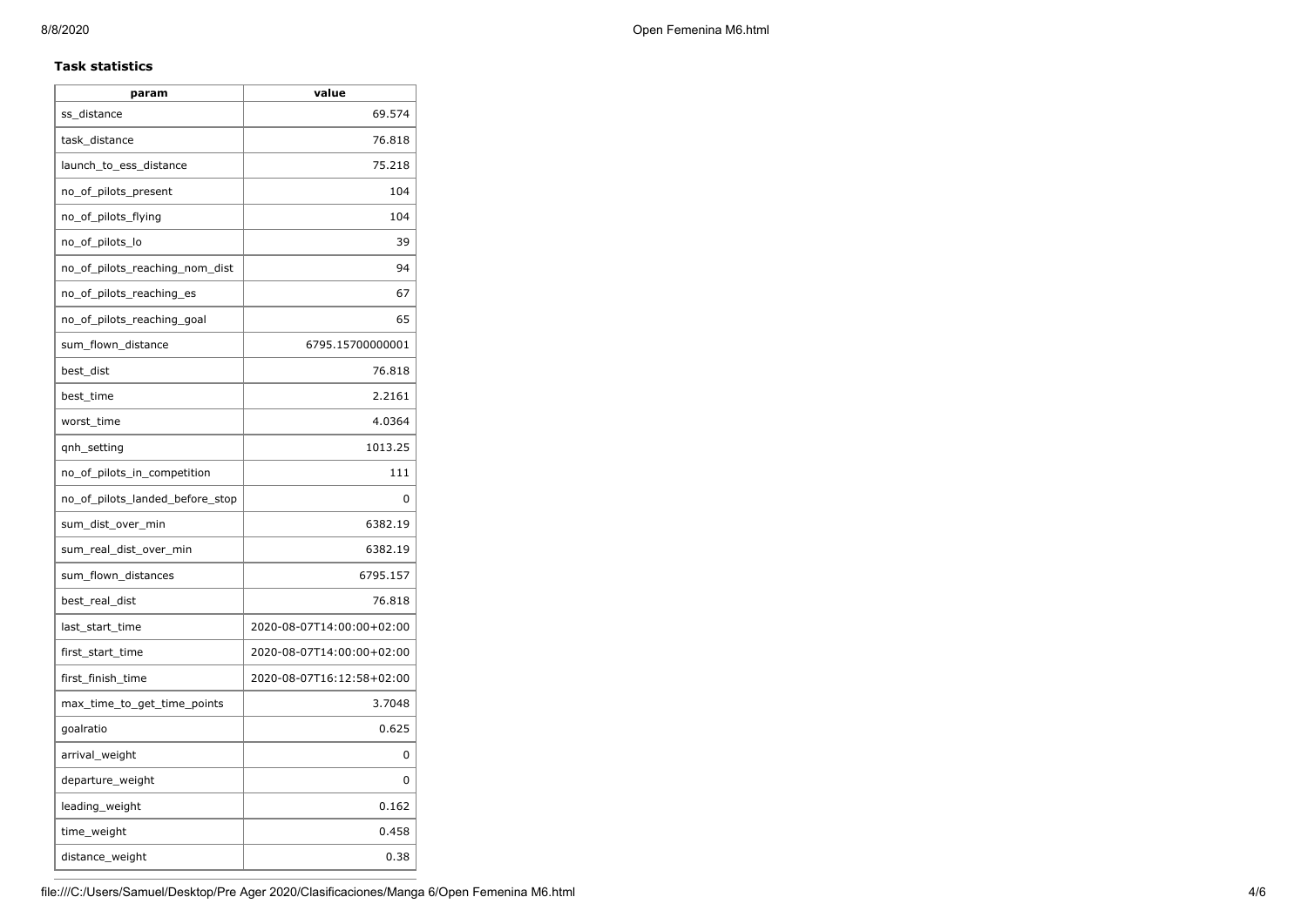| param                        | value    |
|------------------------------|----------|
| smallest_leading_coefficient | 1.3437   |
| available_points_distance    | 380.0391 |
| available_points_time        | 457.9609 |
| available_points_departure   | O        |
| available_points_leading     | 162      |
| available_points_arrival     | 0        |
| time_validity                | 1        |
| launch_validity              | 1        |
| distance_validity            | 1        |
| stop_validity                | 1        |
| day_quality                  | 1        |
| ftv_day_validity             | 0.9899   |
| time_points_stop_correction  | O        |

# **Scoring formula settings**

| param                                        | value       |
|----------------------------------------------|-------------|
| id                                           | GAP2020     |
| use_distance_points                          | 1           |
| use_time_points                              | 1           |
| use_departure_points                         | $\Omega$    |
| use leading points                           | 1           |
| use_arrival_position_points                  | $\mathbf 0$ |
| use_arrival_time_points                      | 0           |
| time points if not in goal                   | $\Omega$    |
| jump_the_gun_factor                          | $\Omega$    |
| jump_the_gun_max                             | 0           |
| use_1000_points_for_max_day_quality          | $\Omega$    |
| normalize_1000_before_day_quality            | 0           |
| time_validity_based_on_pilot_with_speed_rank | 1           |
| bonus_gr                                     | 4           |
| no_pilots_in_goal_factor                     | 0.8         |
| task_stopped_factor                          | 0.7         |